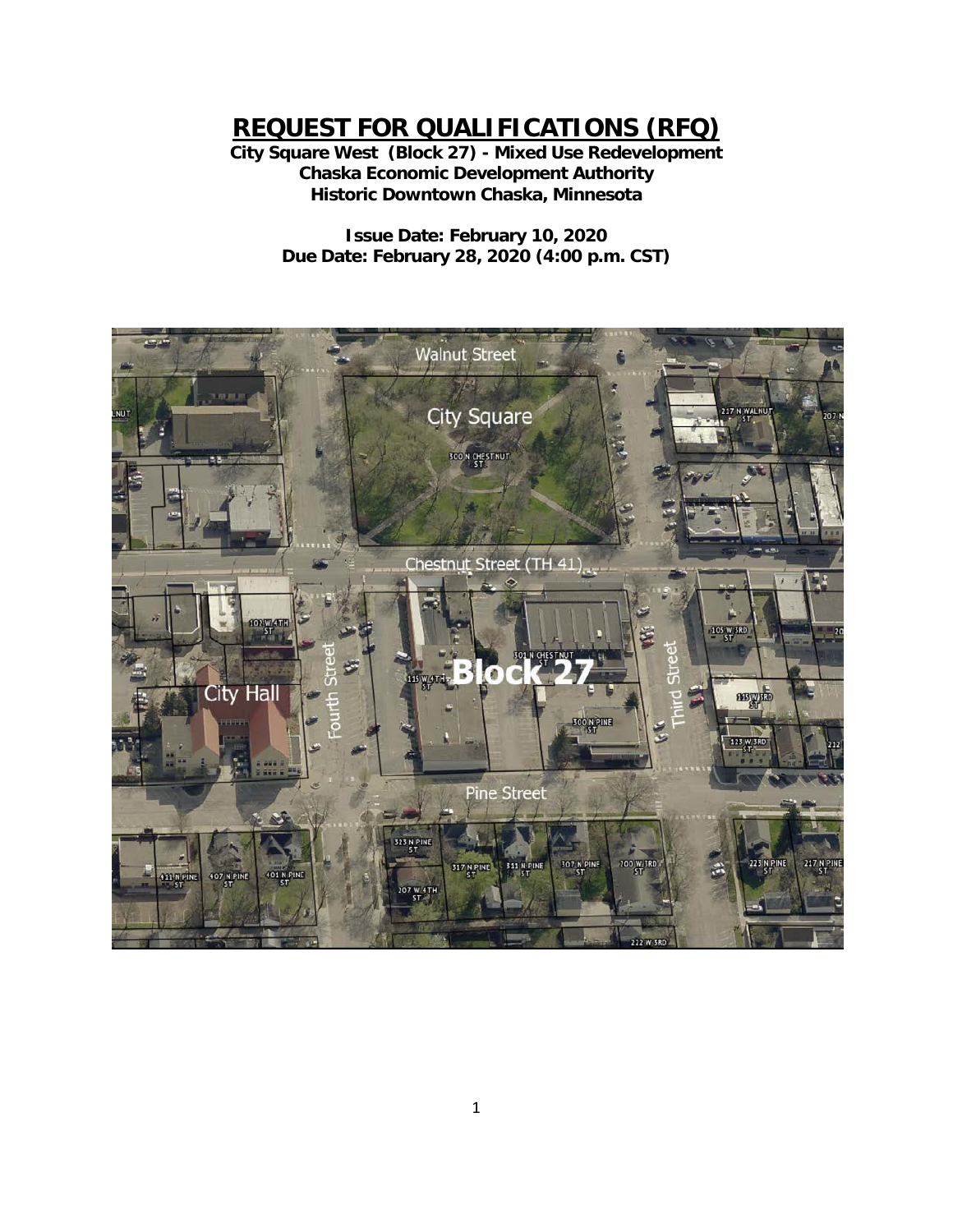#### **PURPOSE of RFQ**

The purpose of this Request for Qualifications (RFQ) is to find a Preferred Developer to implement the redevelopment of the City Square West Mixed Use Redevelopment block in Historic Downtown Chaska, Minnesota. The selected Preferred Developer and the Chaska Economic Development Authority (CEDA) will enter into a Preliminary Development Agreement which will guide the Developer/CEDA partnership during the process of preparing a redevelopment plan. The Preferred Developer will work collaboratively with the CEDA, City, Property Owners, and the Public. It is anticipated that the Preferred Developer and the CEDA will ultimately enter into a Development Agreement which will guide the Developer/CEDA partnership during the site construction process.

#### **REDEVELOPMENT OPPORTUNITY**

#### **Site Description**

The City Square West Mixed Use Redevelopment site is approximately two (2) acres in size, encompassing all of Block 27. A typical block in Historic Downtown Chaska, Block 27 is bounded on the north by Fourth Street, on the west by Pine Street, on the south by Third Street, and on the east by Chestnut Street (State Hwy 41). This redevelopment block consists of three properties that are currently privately owned.

The City of Chaska identified the City Square West block as one of three catalyst redevelopment sites in the City's 2012 Downtown Master Plan. This block occupies a unique location in downtown across from historic City Square Park. Located on Chestnut Street, downtown's "Main Street" and State Highway 41, the site is along a high-traffic regional roadway with great access for businesses and visibility at 18,000 ADT (projected to grow to 22,000 ADT by 2040). This block sits midway between 2nd St, the city's most historic commercial street, and civic and commercial destinations north of 4th St. While this block contains shops, services and restaurants that have provided a positive contribution to downtown over the years, the existing buildings need reinvestment and do not contribute to the long-term vision for the historic character, scale and identity of downtown.

For several decades, the site was host to the Carver County Courthouse and County Library, a two-story Italianate-style building that proudly fronted City Square Park until it was replaced in 1966. Today the site contains three commercial buildings totaling approximately 48,000 building square footage (just under 40,000 sq. ft. excluding basements) which are occupied by a bank, post office, and a mix of various retail uses including restaurants, laundromat and surface parking lots. The buildings on this block are primarily one-story structures, oriented more toward the automobile (e.g. a drive-thru facility, large surface parking lots) than the pedestrian (e.g. lacks engaging storefronts and entries adjacent to sidewalks). This development pattern is consistent with this block's period of construction but does not reflect the predominant character or development patterns of Historic Downtown Chaska.

Historic Downtown Chaska is a picturesque traditional downtown environment home to a broad mix of activities including the historic City Square Park, a "Main Street" commercial & entertainment district, a hub for community institutions (city, county, educational, religious), places of employment, residential neighborhoods, and the Minnesota River. Chaska's downtown is also home to a wealth of historic assets including a national historic district and numerous other historic buildings; many of them constructed of Chaska brick.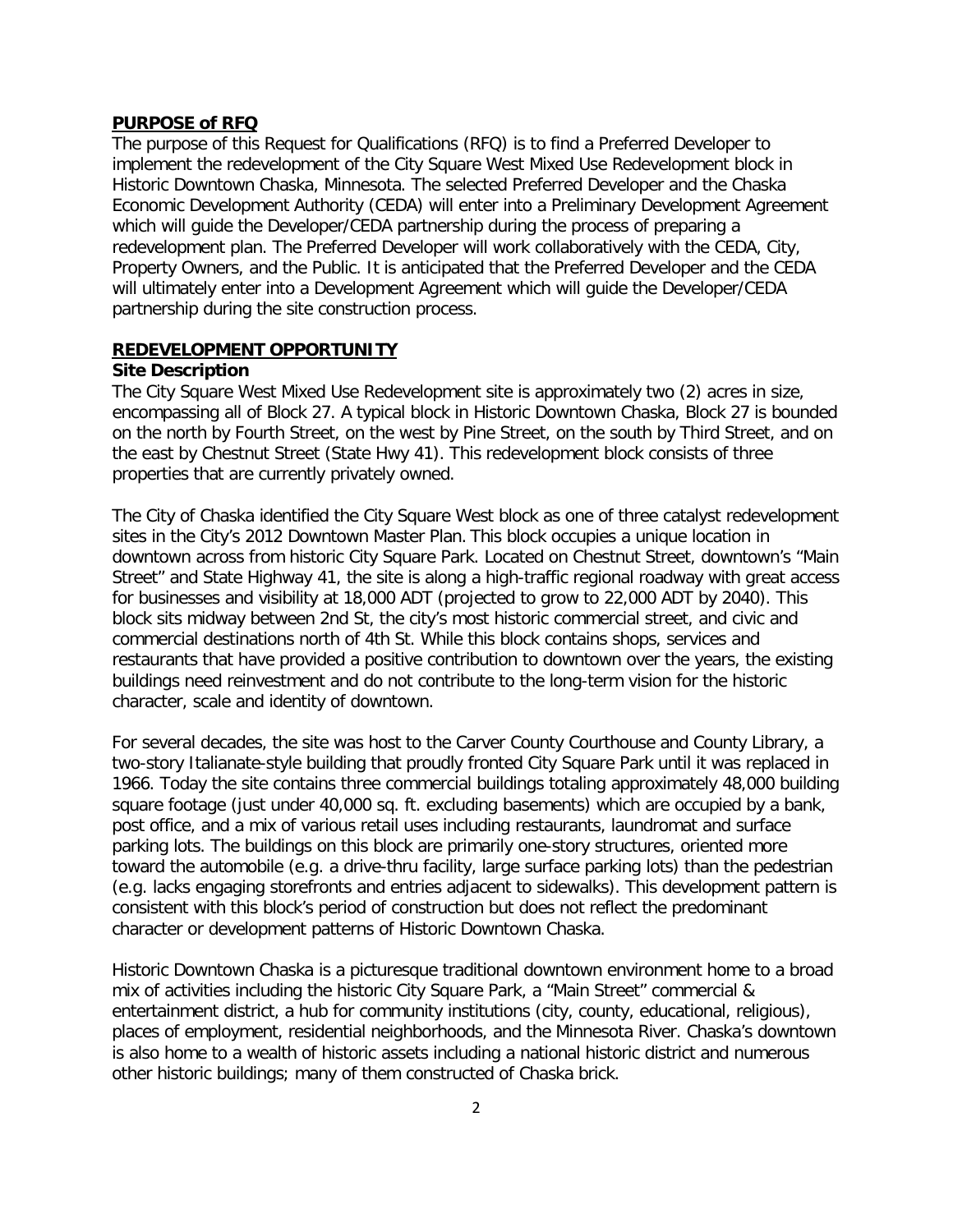In support of the community's mission "To be the Best Small Town in Minnesota", the City has consistently made downtown revitalization and redevelopment a community priority. Recently built and planned projects include complete reconstruction of downtown City streets, The Landing senior housing, Firemen's Park redevelopment, Veterans Park redevelopment, Dunkin' and commercial center redevelopment, Formacoat redevelopment, planned new Chaska Library, County Road 61 and State Highway 41 reconstruction, planned regional trail connection with Highway 41 underpass, and planned City Square Park renovation. These projects combined represent well over \$100 million in public investment into Downtown Chaska.

Besides the many redevelopment projects that have occurred in the downtown area to strengthen the business district, the City of Chaska has also worked on several other projects to help create a sustainable downtown. The City of Chaska has worked to create large housing developments that are proximate to the downtown commercial district. Projects such as Southwest Chaska has created 625 units of high value single family residential development whose proximity and direct connections will have positive benefits for the downtown area. In the next 10 years an additional 1,200 units will be constructed in this area. Additionally, the Southwest Chaska area contains a 240-acre Business Park and with the completion of the TH 212 and Big Woods Boulevard (CR 44) interchange in 2019; the City projects 2,600 jobs associated with this Business Park will start to show up in 2022. Also, immediately north of Firemen's Park, Pulte is currently going through the entitlement process to construct an approximately 300-unit "Dell Webb" single family retirement community. Lastly, the City of Chaska continues to work to provide the necessary incentives to our existing downtown businesses to improve their storefronts and create a vibrant downtown setting. The City of Chaska recognizes the importance of our downtown area in being a great small town and is committed to continually strengthening the downtown's character.

#### **City Square West (Block 27) Site Redevelopment Plan Goals:**

The goals for preparing this site redevelopment plan are:

- 1) Prepare an implementable redevelopment plan, which is consistent with the City Council approved goals and generally consistent with the City Council approved concept site plan for City Square West;
- 2) Prepare a redevelopment plan that is consistent in context and character with Historic Downtown Chaska;
- 3) Provide for a strong connection to nearby recent developed and planned projects;
- 4) Work with CEDA and City staff to apply for and pursue external funding sources to support the redevelopment plan;
- 5) Work with CEDA and City staff in earnest to draft and enter into a Development Agreement to implement the approved redevelopment plan.
- 6) A redevelopment plan will include public amenities including a programmable plaza and publicly accessible parking.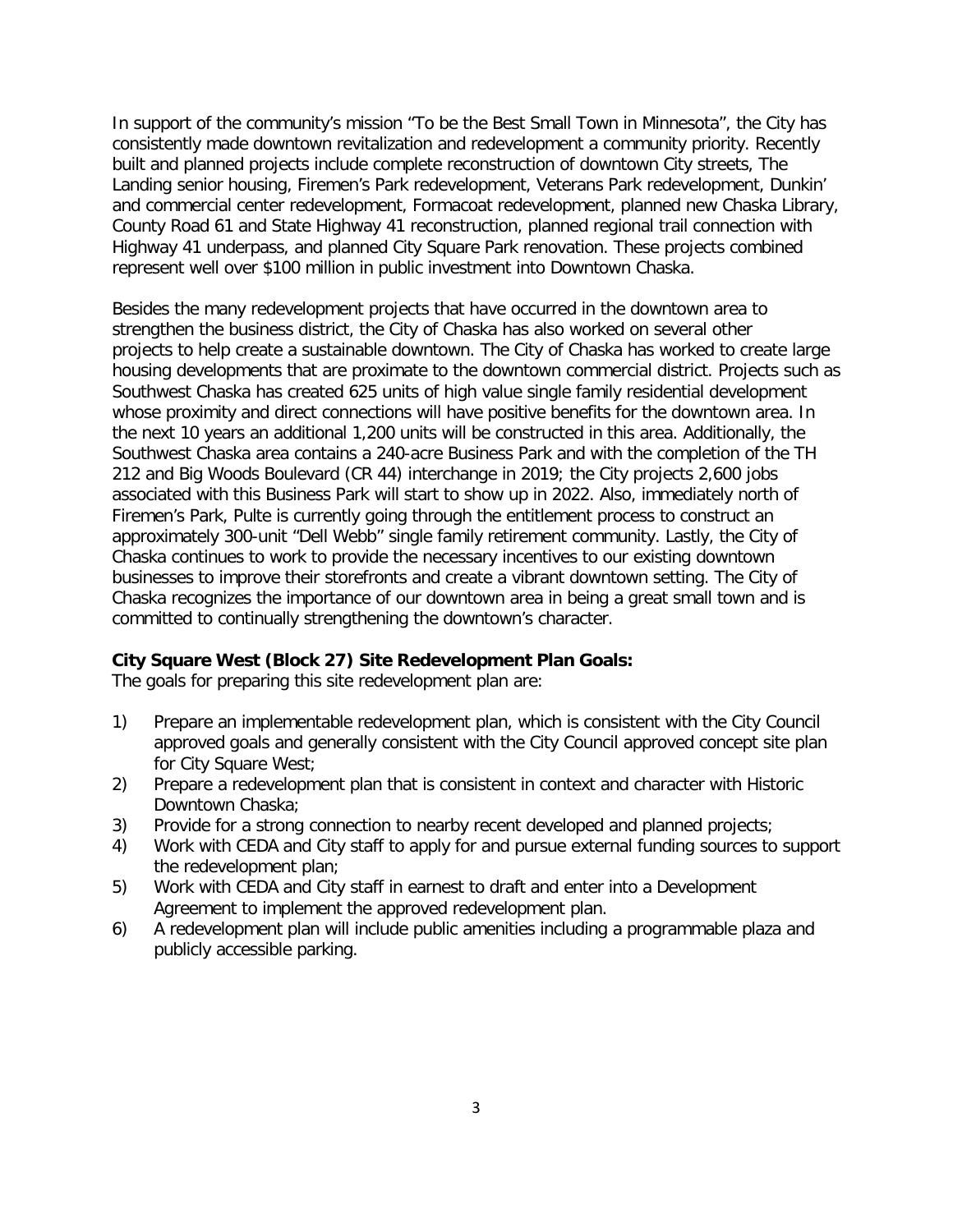## **BACKGROUND**

#### **Site Evaluations**

- Phase I Environmental Site Assessment (ESA), September 2017
- ALTA/NSPS Land Title Survey, December 2017
- Preliminary Geotechnical Evaluation, January 2018

## **Site's Land Use Designation and Zoning District**

| 2030 Comprehensive Plan (adopted) | Commercial                                    |
|-----------------------------------|-----------------------------------------------|
| 2040 Comprehensive Plan           | Downtown Mixed Use                            |
| Current Zoning:                   | C <sub>3</sub> - Downtown Historic Commercial |
| Anticipated Zoning:               | <b>PMD - Planned Multi-Use District</b>       |

## **Comprehensive Plan Land Use Plan Guidance**

This block is currently guided for Commercial land use by the City's 2030 Comprehensive Plan. However, the Downtown Master Plan approved by the City Council in 2012 recommends that the downtown blocks along Chestnut St/Hwy 41 including Block 27 (City Square West) be guided for the Downtown Mixed Use category. The Planned Land Use Map in the 2040 Comprehensive Plan designates Block 27 (City Square West) as Downtown Mixed Use.

Definition of the Downtown Mixed Use Category: Downtown lots or parcels quided for the integration of more than one land use either vertically (e.g. multi-story buildings with commercial uses at ground level and residential and/or office uses above) or horizontally as a planned development (e.g. planned mixed developments designed to integrate complementary land uses). Land uses allowed are commercial, office, residential, park, and civic. Residential density range allowed is 12 to 40 dwelling units per net residential acre including local access streets. Residential uses should generally represent 50 percent of the overall mix of uses, including ground and upper levels.

#### **Zoning**

It is anticipated that this block's properties will be rezoned to PMD – Planned Multi-Use Development as part of the site subdivision and development approval processes. The purpose of the PMD District is to provide for the development of a wide variety of complementary uses in a cohesive, rather intensely developed arrangement, but not necessarily geared predominantly to either residential, commercial, or public use. Essentially, the PMD District allows any compatible combination of uses permitted in the Zoning Ordinance's PRD, PCD, and PID Districts. Type and intensity of development is controlled by the development standards of such districts and by the Comprehensive Plan.

## **Relevant Plans and Studies** Chaska Downtown Master Plan

The Downtown Master Plan was completed in 2012 to establish a holistic, long-term vision and revitalization plan for Historic Downtown Chaska. In the master plan, three catalyst sites were identified as significant opportunities for visible and positive change that could catalyze new interest in and revitalization of downtown Chaska. The first two downtown catalyst sites have been successfully redeveloped and set the bar for high quality redevelopment in downtown. The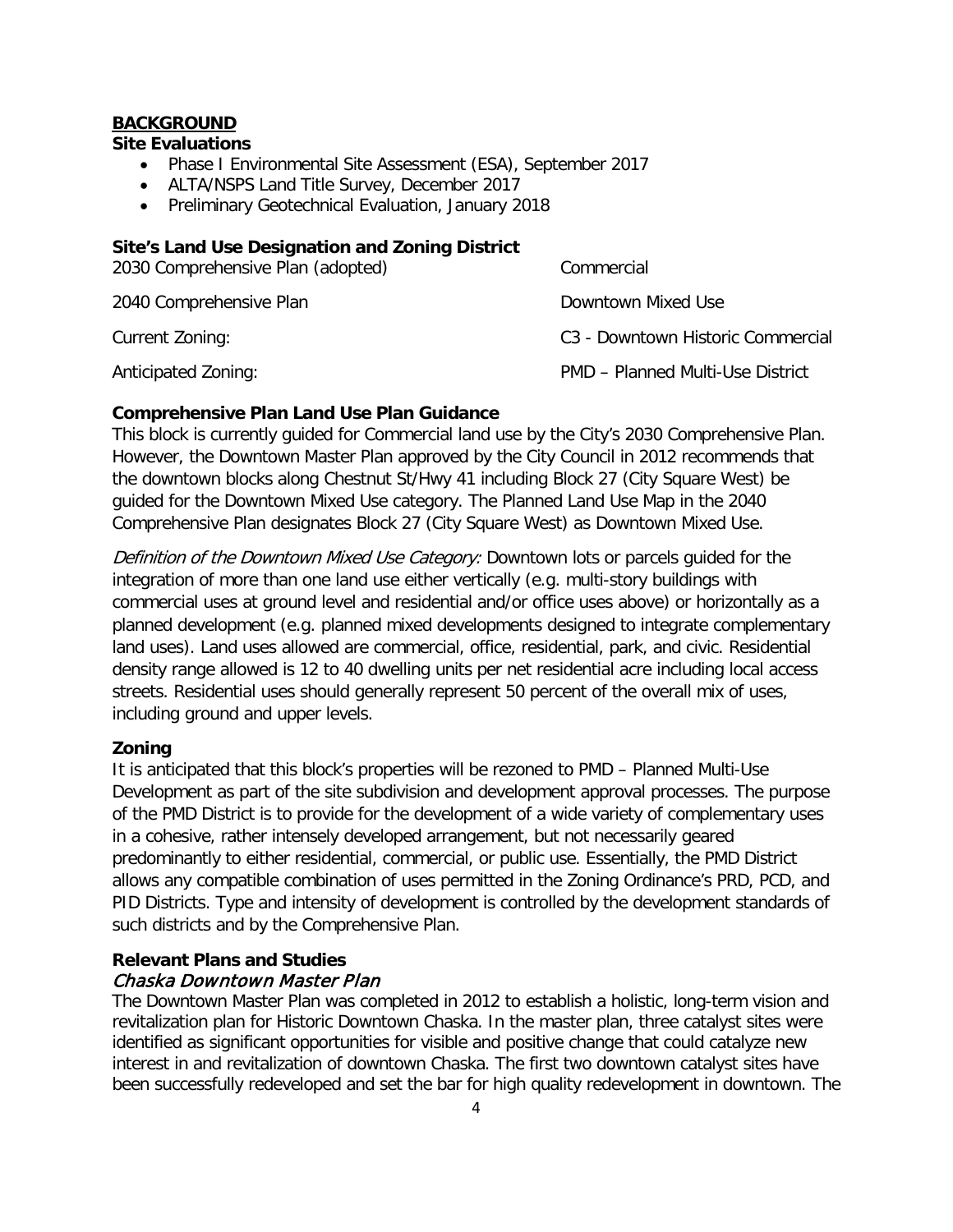Landing, a senior housing building, was completed in 2014 on the riverfront catalyst site. The Chaska Curling and Event Center, along with a complete reconstruction of Firemen's Park, was completed in 2015. As evidenced by the Curling Center becoming the largest in the nation by membership and a designated US Curling Association training site for current and aspiring Olympians, this project is a phenomenally popular new destination in downtown. The Downtown Master Plan identifies Block 27 (City Square West) as one of three "catalyst sites" intended to spur revitalization in the downtown.

#### City Square West Block Redevelopment Planning & Concept Design

The City Council appointed a Project Task Force to develop a concept plan for Block 27 (City Square West) in Historic Downtown Chaska. The concept plan serves as the basis for redeveloping this block with "an identifiable concentration of desirable amenities that collectively create an economic value premium in the downtown". The task force consisted of 15 members who brought broad community representation, passion and commitment to this project. The City also hired a planning and design team to lead this project, which included planners, urban designers, architects, parking experts, public space activation experts, and a development advisor. The task force participated in six meetings with City staff and the project consultants. This group worked very effectively together, coming to a broad consensus on the objectives they wanted to accomplish with redevelopment of this block, and the programmatic structures and amenities that they felt were most important to meet these objectives. The City Square West Block Redevelopment Concept was approved by the City Council in December 2018.

#### **Potential Public Financing Assistance**

The City Square West redevelopment has been designed to be competitive for public financing and grant assistance. The City will work with the preferred developer to assemble a project finance package to include private and public sources. The financial package will support the project and include surrounding public improvements. The City is prepared to establish a redevelopment TIF district to support public improvements.

#### **SUBMITTAL REQUIREMENTS**

All RFQ respondents are required to follow the format specified below. The contents of the submittal must be clear, concise, and complete. The submittal must include the following information:

I. **Cover Letter.** Include the developer's name and the title, contact information and signature of the prime firm's contact person for this submittal.

#### II. **Developer Team.**

- 1) Identification of the developer team including, but not limited to, description of the lead development firm and sub-consultant firms, including resumes of appropriate principals and project leads, as well as descriptions of their respective roles.;
- 2) Description of your firm's qualifications and strategies to complete the project;
- 3) Description of potential constraints or problems in the description of the redevelopment project that may adversely affect the project cost or progress; and
- III. **Similar Projects Experience.** Provide information regarding your team's previous experience with similar mixed-use projects as follows: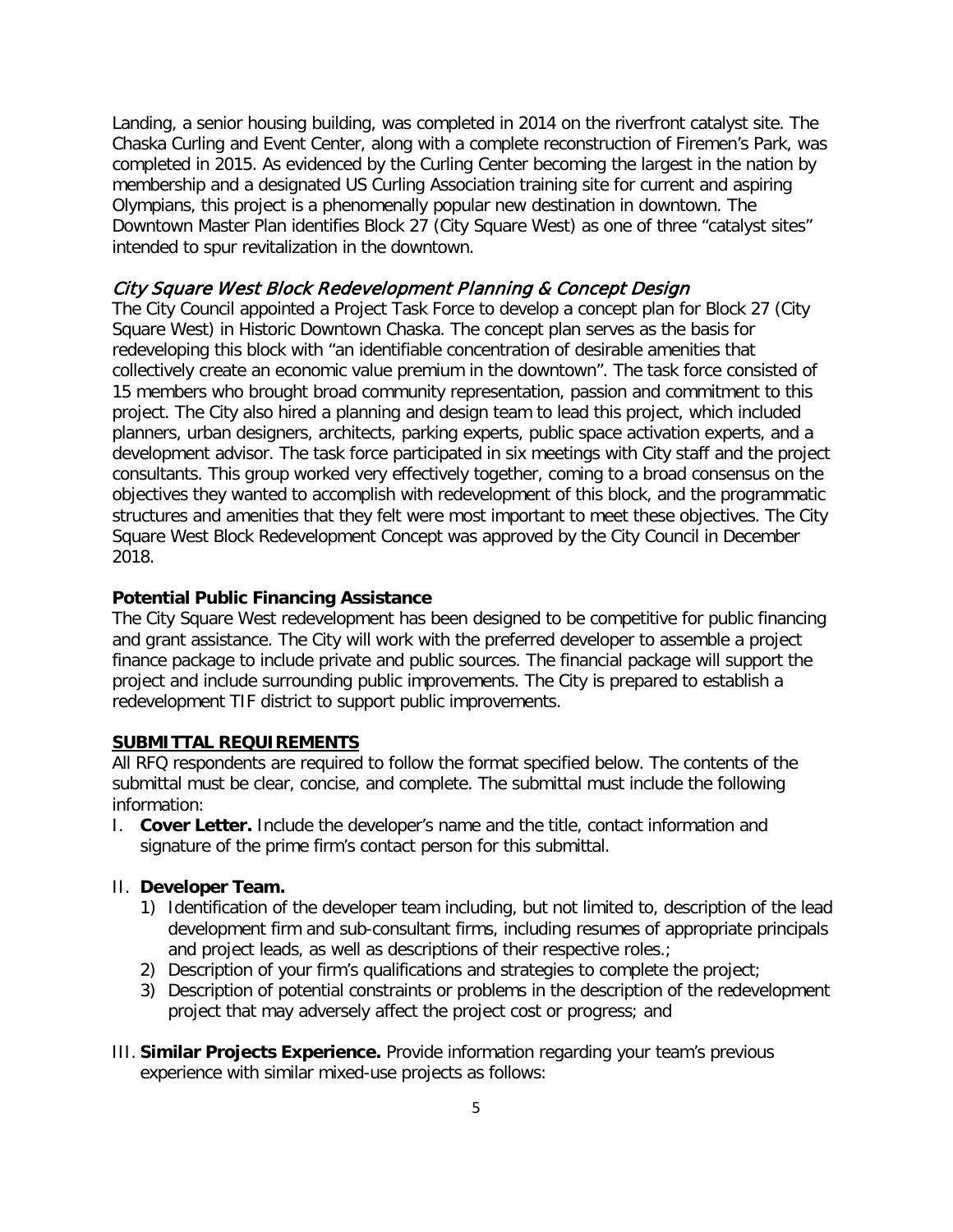- 1) Names, locations and details of similar projects;
- 2) Names, addresses, and phone numbers of public agency references overseeing the projects;
- 3) Names of staff who worked on the sample projects; and
- 4) Final budgets for the projects including all funding sources utilized.
- IV. **City/Developer Partnership.** Describe how the developer team will partner with CEDA, the City, Property Owners, and the Public to achieve the vision of the City Square West Block Redevelopment Concept and the Chaska Downtown Master Plan as follows:
	- 1) Your vision of a successful redevelopment of this block.
	- 2) What do you envision as the set of formal agreements that will be necessary to establish the roles, rights and obligations of the CEDA and the developer?
	- 3) How you generally foresee the phasing of this redevelopment project occurring, including the timing to achieve full development and what significant decision points are anticipated.
	- 4) Summary of your firm's public process approach to the project.

## V. **Financial Ability.**

- 1) Describe your intent to request public financing sources to support this project and list the sources you anticipate utilizing.
- 2) Indicate experience applying for and using tax increment financing and other government funding mechanisms such as bonds, tax credits, and grants.

## **SUBMITTAL SCHEDULE and INSTRUCTIONS**

#### **Estimated RFQ Schedule\***

| RFQ issued                                            | February 10, 2020      |
|-------------------------------------------------------|------------------------|
| Deadline for developers' submission of questions and  | February 18, 2020      |
| intent to submit their qualifications*                |                        |
| Responses to questions posted                         | February 20, 2020      |
| Deadline for RFQ submittals                           | February 28, 2020      |
| Developer interviews with Staff                       | Week of March 16, 2020 |
| Qualified Developers selection by Staff               | End of March 2020      |
| Qualified Developers interview with CEDA              | April 6, 2020          |
| Preferred Developer selection by CEDA                 | April 20, 2020         |
| CEDA and Preferred Developer enter into Preliminary   | Early Summer 2020      |
| Development Agreement                                 |                        |
| Preferred Developer submits Preliminary Plat, Planned | Summer - Fall 2020     |
| Multi-Use Development Plan (preliminary and final),   |                        |
| Final Plat applications                               |                        |
| CEDA and Preferred Developer enter into Development   | Fourth Quarter 2020    |
| Agreement                                             |                        |
| Construction of the development breaks ground         | 2021                   |

\*NOTE: The City reserves the right to extend or modify the above schedule. If such changes in the schedule occur, the City will notify developers who have informed the City of their intent to submit their qualifications.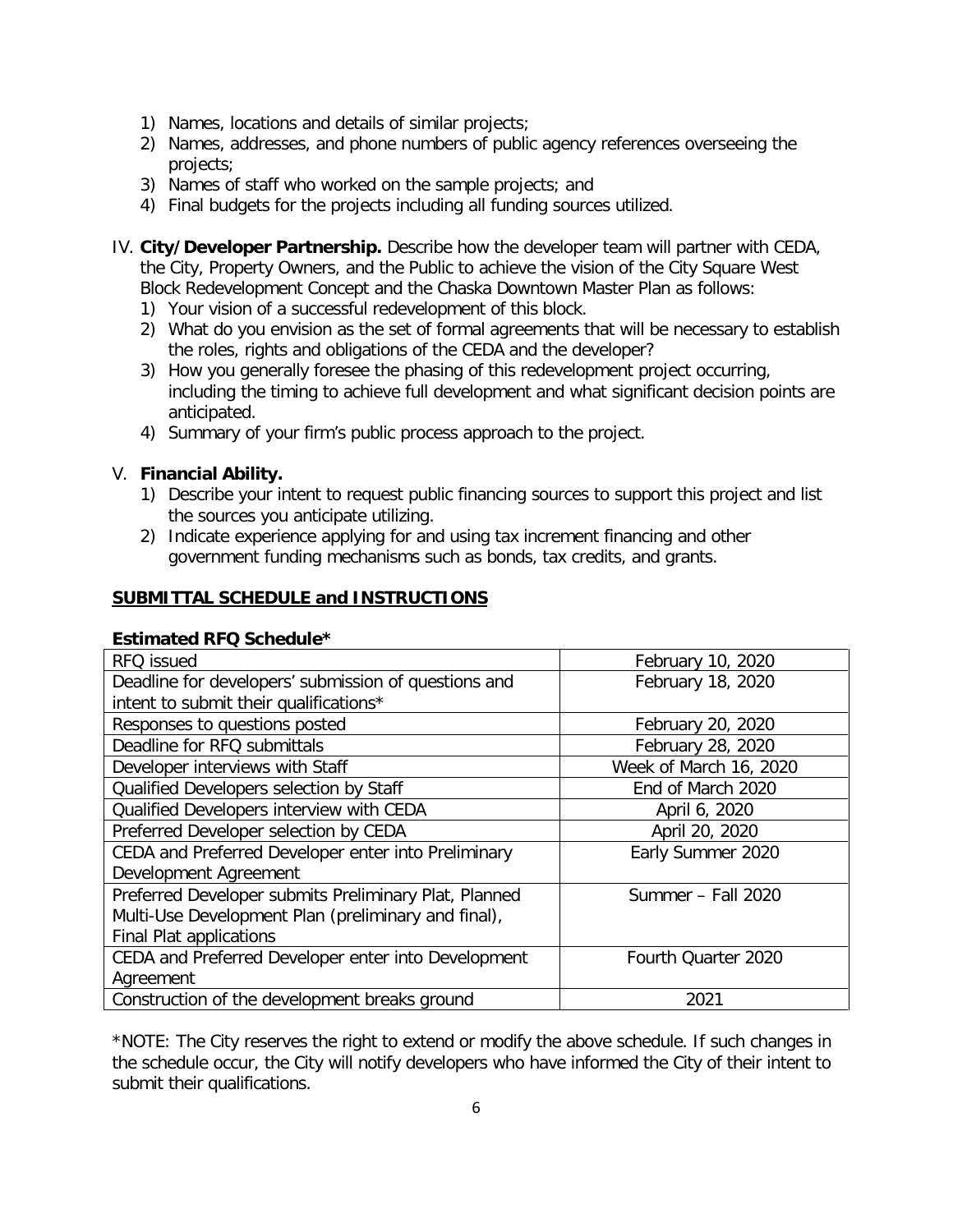## **Questions and Intent to Submit**

Questions regarding this RFQ should be directed to Kevin Ringwald, Community Development Director, City of Chaska, at (952) 448-9200 or [kringwald@chaskamn.com.](mailto:kringwald@chaskamn.com)

Developers intending to submit their qualifications to this RFQ are asked to inform the City via email so that they can be notified of any changes or clarifications to this RFQ. Email should be sent to Kevin Ringwald at [kringwald@chaskamn.com.](mailto:kringwald@chaskamn.com)

#### **Submittal Deadline**

Interested firms are to submit one (1) set of their qualifications to the City of Chaska, no later than 4:00 p.m. CST on Friday, February 28, 2020. The RFQ should be delivered (electronically or via thumb drive) in a PDF format to Kevin Ringwald at the City of Chaska.

Late proposals will not be accepted.

## **SELECTION CRITERIA**

## **Qualified Developer Evaluation (RFQ)**

The RFQs will be initially screened by City staff. City Staff will hold interviews of all RFQ responders on the week of March 16, 2020. At the conclusion of those interviews City staff anticipate forwarding to the CEDA a list of Qualified Developers from which the CEDA will select a Preferred Developer to move forward with on the project.

The list of Qualified Developers will be evaluated primarily on the following criteria:

- 1) Conciseness, clarity and organization of the qualifications;
- 2) Qualifications and demonstrated expertise of the entire development team including outside consultants;
- 3) Experience of the personnel assigned with mixed use redevelopment plans that have been successfully implemented;
- 4) Knowledge and understanding of the local environment and project goals/objectives;
- 5) Demonstrated evidence of innovation and creativity;
- 6) Demonstrated success in public-private partnerships;
- 7) References or recommendations from past clients; and
- 8) Potential conflicts of the firm(s).

The Preferred Developer will be selected at the discretion of the CEDA.

## **CITY CONTRACTING REQUIREMENTS**

#### **Status of Property Ownership**

- Acquisition Strip Mall (anticipated closing Summer 2020)
- Purchase Agreement Old National Bank (anticipated Summer 2020)
- Purchase Agreement Post Office (anticipated Summer 2020)

## **Preliminary Development Agreement**

CEDA expects to enter into a Preliminary Development Agreement (PDA) with the selected Preferred Developer. The purpose of the PDA is to formalize the respective parties' rights and responsibilities relative to further defining the proposed redevelopment project consistent with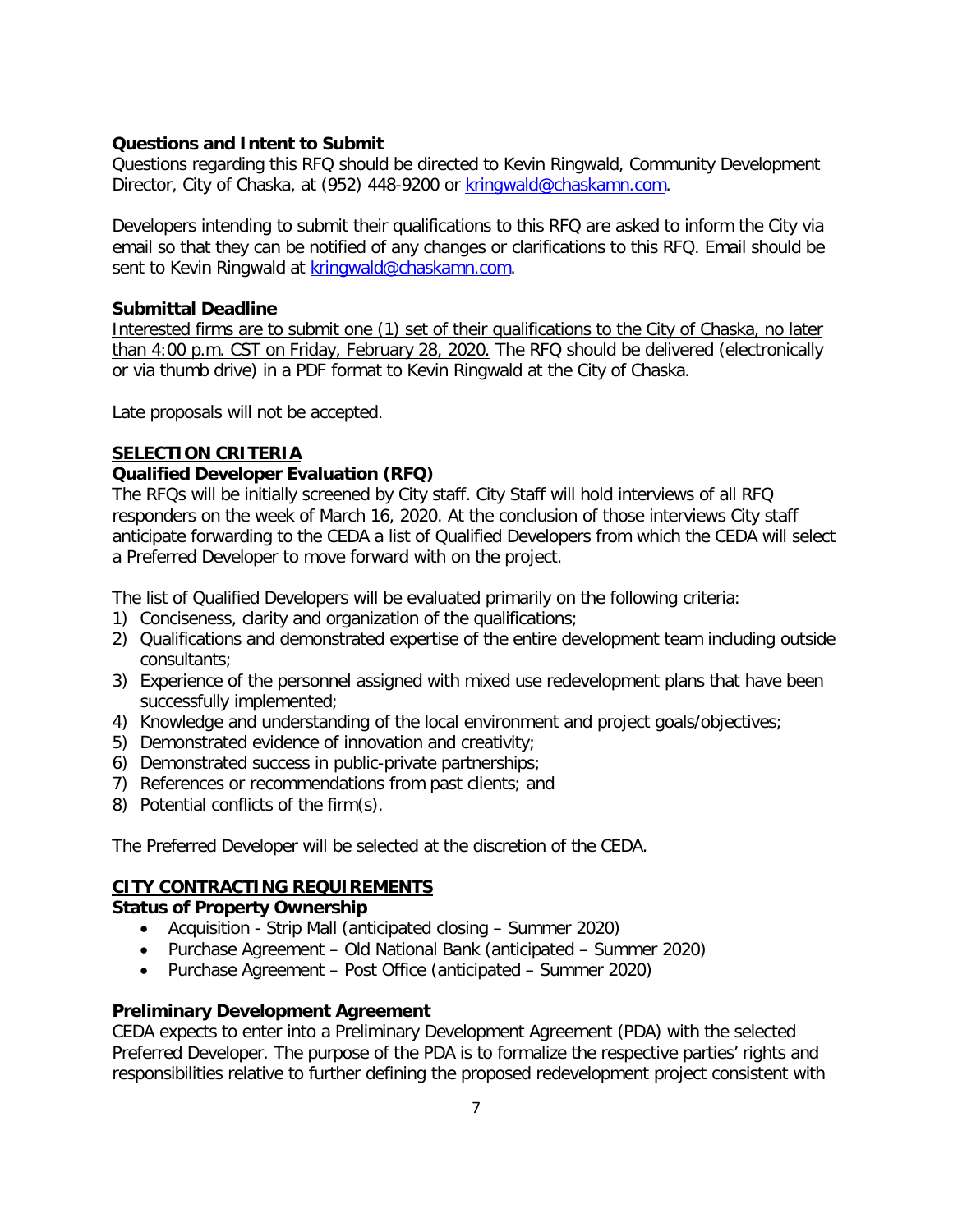the parties' mutual objectives. Under the PDA, the parties will agree to work cooperatively towards defining the development and its components (an underground publicly accessible parking structure and a public paseo/plaza will be required components), determining the financial feasibility of the development components, the infrastructure necessary to service them, and the approvals necessary to bring them to fruition. The PDA will also involve negotiating in good faith toward a subsequent Development Agreement between the Preferred Developer and the CEDA later in 2020 and the developer's acquisition of the three properties, as well as potential acquisition of additional redevelopment properties adjacent to the City Square West Block

#### **CEDA and Developer Responsibilities for Responding to RFQ**

The CEDA has the authority to select a Preferred Developer and to negotiate a Preliminary Development Agreement as outlined in this RFQ.

The CEDA reserves the right to accept or reject any or all developer responses, in part or total, and to waive any minor informalities, as deemed in their best interests. The CEDA reserves the right to enter into a Preliminary Development Agreement with the developer exhibiting the most relevant experience, expertise and success with redevelopment projects that is most advantageous to the CEDA. In determining the most advantageous developer response, the CEDA further reserves the right to consider matters such as, but not limited to, the developer's experience with projects similar in character and scale to the City Square West Block Redevelopment Concept, the quality of a developer's completed projects similar to this one, and the developer's business reputation and financial abilities.

This RFQ does not obligate a responding developer to enter into a relationship with the CEDA, nor does it obligate the CEDA to enter into a relationship with any entity that responds or limit the CEDA's right to enter into a relationship with any entity that does not respond to this RFQ. In its sole discretion, prior to entering into a Preliminary Development Agreement, the CEDA may discontinue negotiation with the selected developer. The CEDA also reserves the right, in its sole discretion, to cancel this RFQ at any time for any reason.

Each developer is solely responsible for all costs that it incurs to respond to this RFQ. If selected the developer is responsible for costs to engage in the process including, but not limited to, preparing a response or participating in any presentations or negotiations related to this RFQ, negotiating the Preliminary Development Agreement, property acquisition, performing due diligence related to its acquisition of the properties, and potential cleanup of site environmental conditions.

## **Right to Modify, Suspend and Waive**

The CEDA reserves the right to:

- Modify and/or suspend any or all elements of this RFQ;
- Request additional information or clarification from any or all respondents and allow for correction of errors or omissions;
- Waive any unintentional defects as to form or content of the RFQ or any responses submitted.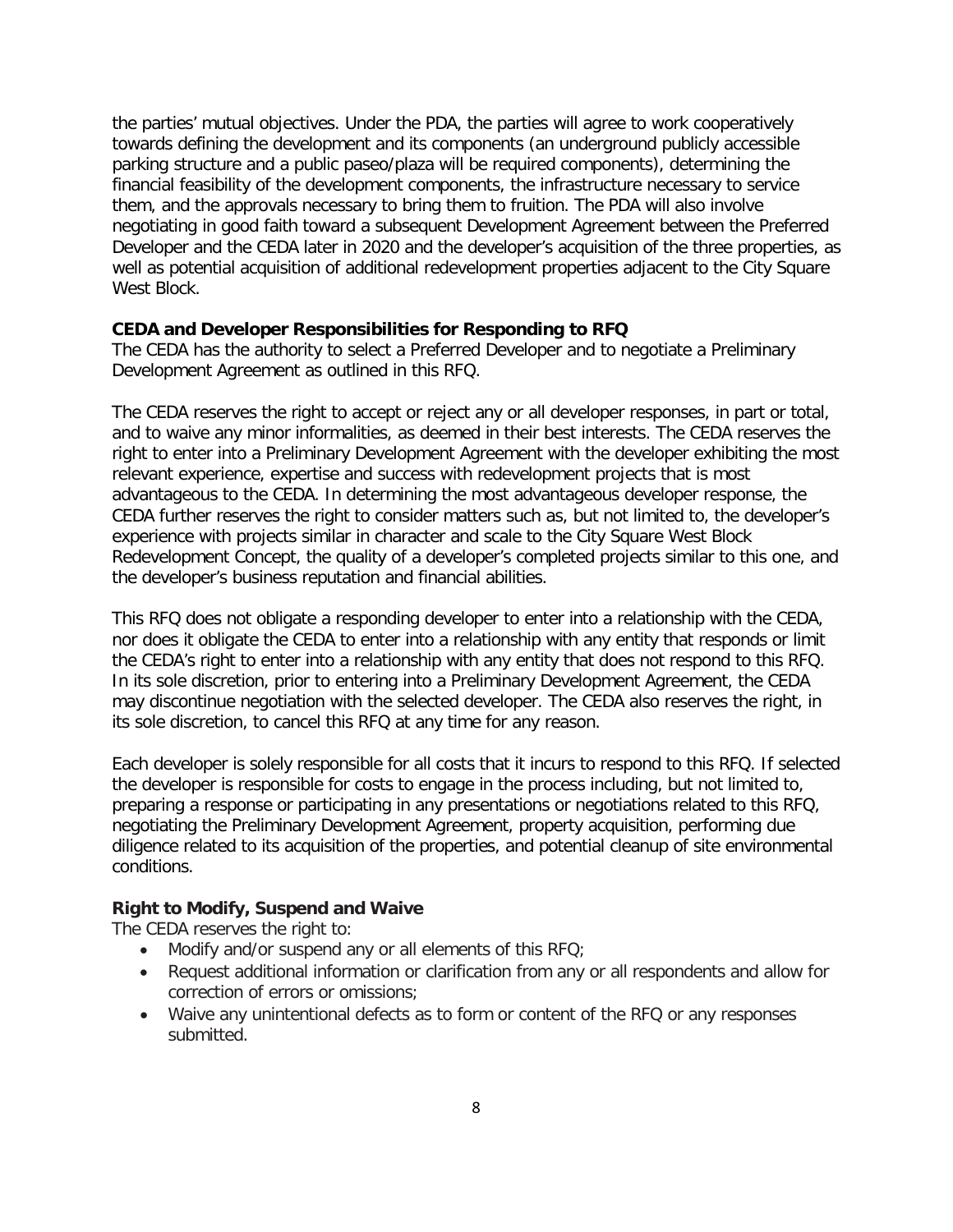Any substantial change in a requirement of the RFQ will be disseminated to all parties that have given written notice to the CEDA of an interest in preparing a qualifications response. Any and all information requested in addenda must be returned with the developer's response to be considered responsive.

#### **Disclosure and Disclaimer**

This RFQ is for information purposes only. Any action taken by the CEDA or City in response to submissions made pursuant to the RFQ, or in making any award or failing or refusing to make any award, shall be without liability or obligation on the part of the CEDA, the City or any of their officers, employees, or advisors. The RFQ is being provided by the CEDA without any warranty or representation, expressed or implied, as to its content, accuracy, or completeness. Any reliance on the information contained in the RFQ or on any communications with the CEDA's or City's officials, employees, or advisors shall be at the developer's own risk. Prospective developers should rely exclusively on their own investigations, interpretations, and analysis in connection with this matter. The RFQ is made subject to correction of errors, omissions, or withdrawal without notice.

This RFQ does not constitute an offer by the CEDA. The CEDA's determination as to the qualifications and acceptability of any party or parties submitting a response to the RFQ shall be made at the sole discretion of the CEDA. The City and CEDA are governed by the laws of the state of Minnesota and all submissions and supporting data shall be subject to disclosure as required by such law.

The CEDA and City reserve the right to accept, subject to negotiation of final terms and conditions, any response deemed in the best interest of the CEDA and City, to waive any irregularities in any submissions, to reject any and all submissions, to re-advertise for new responses, to extend the deadline for submission of developer responses, and to modify the project schedule in this document.

Neither the CEDA, the City, nor any of its officers, agents, or employees shall be responsible for the accuracy of any information provided to any developer as part of this RFQ. All respondents are encouraged to independently verify the accuracy of any information provided. The use of any information in this document in the preparation of a response to this request is at the sole risk of the responding party.

The developer will be responsible for testing, monitoring and remediation of any environmental conditions encountered. The CEDA and the City make no warranties or representation regarding environmental conditions nor will it indemnify the developer with respect to the existence of any hazardous substances on or in the vicinity of the land in question.